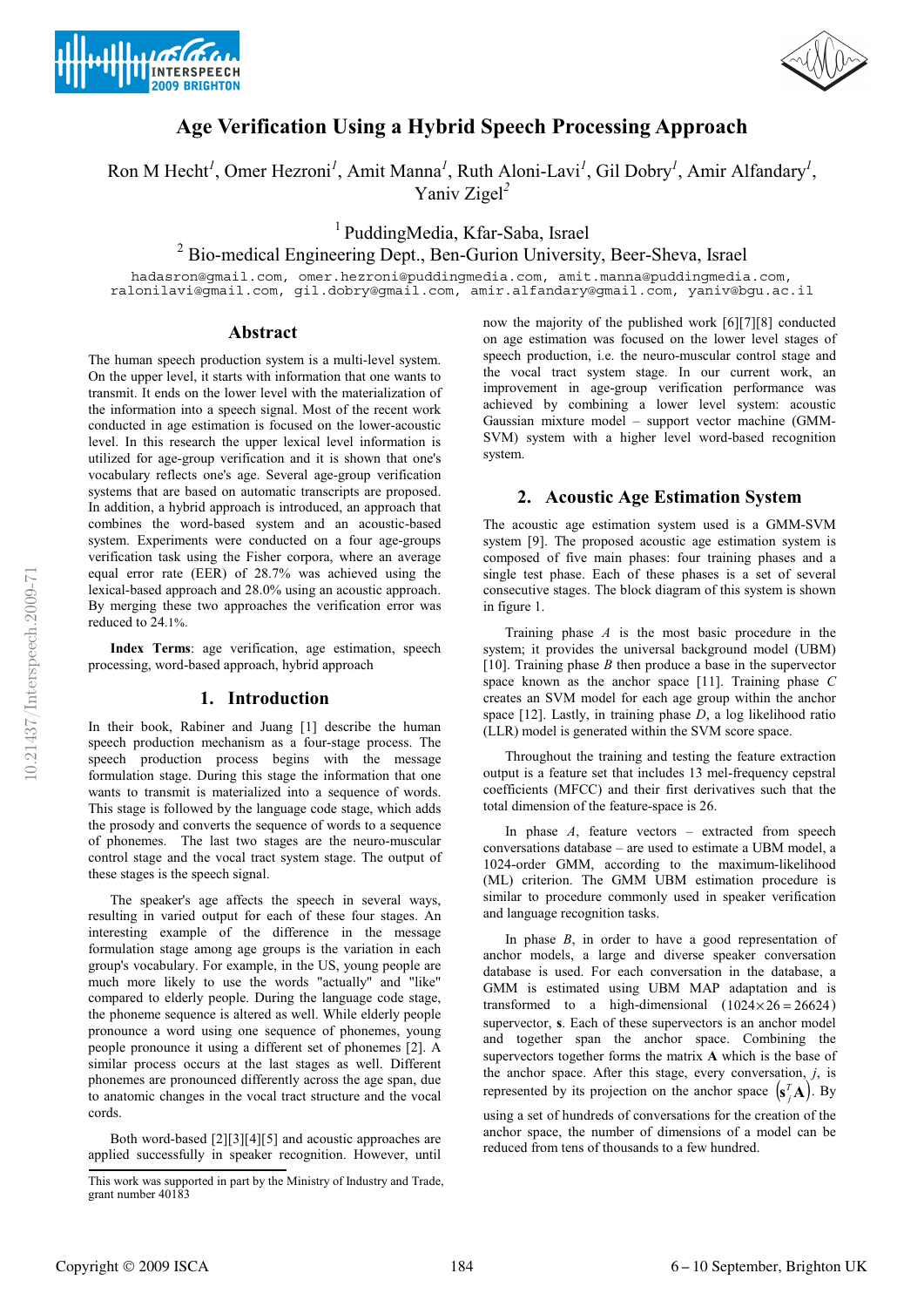In phase *C*, a set of age-group labeled conversations is transformed to a set of points in the supervector space and then projected onto the anchor space as described above. A linear SVM model for each age group can thus be estimated, yielding a linear separator  $\mathbf{\omega}_i$ , where *i* is the age group index. Every conversation, *j*, is now represented within the SVM models' score space:

$$
\begin{bmatrix}\n\mathbf{s}_j^T \mathbf{A} \mathbf{\omega}_0 \\
\vdots \\
\mathbf{s}_j^T \mathbf{A} \mathbf{\omega}_N\n\end{bmatrix} (1)
$$

In phase *D* the goal is to normalize the different SVM scores produced from different SVM classifiers by using LLR scoring. This is done by estimating the parameters ( $\mu_i$ ,  $\Sigma_i$ . the mean vector and the covariance matrix of the  $i<sup>th</sup>$ Gaussian) of a diagonal Gaussian  $G_i$  for each age group in the SVM score space.



Figure 1: *The acoustic age estimation system.* 

The goal of the testing phase in this system is to verify the age-group of an unknown age-group speech utterance. This goal is achieved by the use of the four model types that were estimated in training phases *A* through *D*. Throughout the test phase the utterance changes its representation from raw features and a GMM to a supervector. The supervector is then projected onto the anchor space and used to calculate the SVM scores. These scores form a point in the SVM score space. Ultimately, the verification decision is made according to the likelihood of the LLR models:

$$
S_i(\mathbf{s}_j) = G_i \begin{bmatrix} \mathbf{s}_j^T \mathbf{A} \mathbf{\omega}_0 \\ \vdots \\ \mathbf{s}_j^T \mathbf{A} \mathbf{\omega}_N \end{bmatrix} \quad \mathbf{\mu}_i, \mathbf{\Sigma}_i \qquad (2)
$$

# **3. Word-based Age Estimation System**

The second proposed system is the word-based age-group verification system. It has two training phases and a test phase. The block diagram of the system is shown in figure 2.

All the phases have the same first two stages: word recognition and word level feature extraction. In the first stage, the audio is transformed to a sequence of words using a largevocabulary continuous speech recognition (LVCSR) system. In the next stage, the word sequence is transformed to word level features. While there are a variety of word level feature types [3][4][5], we decided to extract *N*-gram features [2]. Our experiments were conducted on unigrams  $p(w_i)$ , where *w*<sub>i</sub> is the *i*<sup>th</sup> word, unigrams of pairs of words  $p(w_i, w_{i-1})$  and bigrams  $p(w_i | w_{i-1})$ . For each of these features only the *M* most common *N*-grams were used. The values of *M* varied from a small vocabulary of 50 words that consists mainly of stop words to a large vocabulary consisting of thousands of words that covers a significant part of the spoken words. All the *N*-grams that were estimated are unsmoothed.



Figure 2: *The word-based age estimation system.*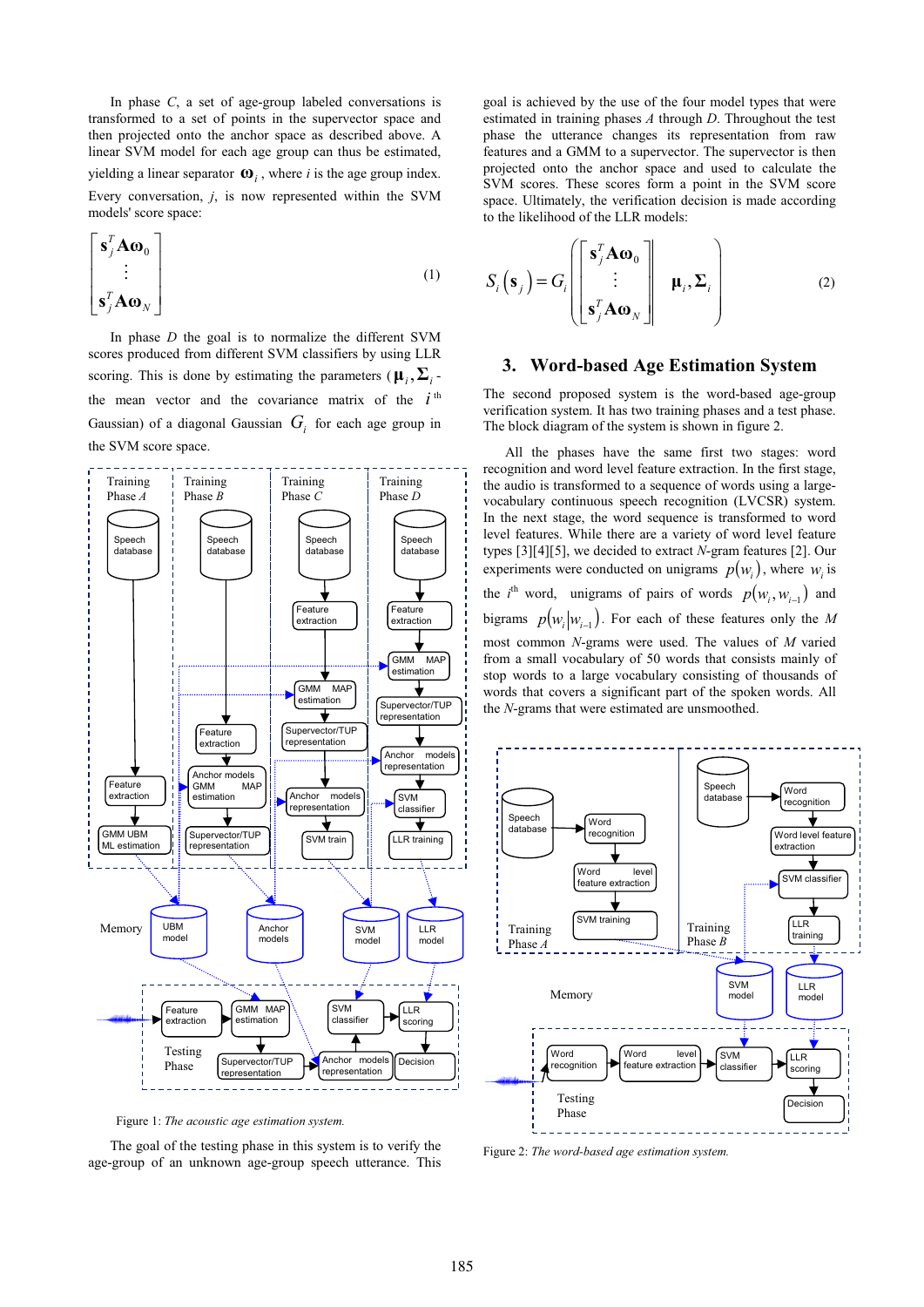In training phase *A*, SVM models with a radial base function (RBF) [13] kernel are trained. For each age group a single model was trained to discriminate it from the other groups. In training phase *B* the goal is to normalize the different SVM scores by LLR scoring. This is done by estimating a diagonal Gaussian for each age group in the SVM score space (as described in the previous section). The outputs of the training phases are LLR models and SVM models.

During the Testing phase, the word-level features are first scored by the SVM models. The results of the different SVM models are then rescored by the LLR Gaussian model and verification decision is made.

# **4. Merging Technique**

The two proposed systems, acoustic and word-based, are of different nature; however both contain valuable information for speaker age verification. While the word-based system processes the first stage of the speech production mechanism, where information is transformed into words, the acoustic system utilizes the last stage, where the words are communicated through the vocal tract. Therefore, we assume that the systems' errors should be uncorrelated. Intuitively, the hybrid approach will generate better results because although a speaker may have a voice or use vocabulary that is not typical for his age, the likelihood that the speaker has both traits is significantly lower.

Since the two systems produce uncorrelated log-likelihood scores, our first merging technique was to sum the scores of the two systems. As a second alternative, a linear SVM combiner [3][4][5] was trained since it can be viewed as a generalization of the former technique.

#### **5. Experiments and Results**

This section describes a set of experiments that were conducted on LDC Fisher English part I and II speech corpora [14]. The task that was chosen was a four age-groups verification task where the age group of a given conversation is verified. The ranges for the age groups were: below 25 years old, between 25 and 40 years old, between 41 and 55 years old, and above 55 years old. Each side of a conversation was treated as a different call.

#### **5.1. Corpora Description**

Currently the largest and most diverse from the speaker point of view corpora are the Fisher corpora. Due to those two unique characteristics they were chosen and all of the experiments were conducted on them. Fisher has Thousands of calls for each age group and given each call is about ten minutes long, we were provided with tens of thousands of minutes of relevant audio. These calls were recorded from thousands of distinct speakers.

Approximately 11,000 conversations from the Fisher part II corpus were used for training, while tests were conducted on more than 8,000 conversations from the Fisher part I. Conversations in the original Fisher part I corpus were omitted from the tests if the speaker of a conversation was present in the Fisher part II corpus. More detailed information on the sizes of the training and testing corpora is given in Table 1. The merging models were trained on the Fisher I using a twofold jackknife approach.

| Table 1. Corpora training and testing sizes (in      |
|------------------------------------------------------|
| number of conversations). Each conversation is about |
| 10 minutes long.                                     |

| Age-group | Training | <b>Testing</b> |
|-----------|----------|----------------|
| $0 - 25$  | 2595     | 1894           |
| 26-40     | 4202     | 3309           |
| 41-55     | 2853     | 2155           |
| $56+$     | 1114     | 868            |

#### **5.2. Results**

The experiments focused on a word-based approach and on merging techniques for age group verification. Therefore all of the experiments were conducted using the same acoustic system. The performance of this system was 28.0% average EER (average EER of a random classifier is 50.0%). The results of all the experiments are shown in Figure 3.

Figure 3 demonstrates that one's choice of vocabulary indicates one's age. The hybrid approach outperformed all other systems which indicates that the acoustic system and the word-based system are uncorrelated. Three sets of word-based features were used: word unigram, pair unigram and word bigram  $P(w_i)$ ,  $P(w_i, w_j)$ ,  $P(w_i|w_i)$ . The word unigrams result in lower average EER than the other two sets when M is small, however, when M increases, the performance of the word bigrams and word pairs unigrams sets improves. Throughout the experiments the pair unigrams system was consistently more accurate than the word bigrams'. The difference in performance between the two merging techniques was small and therefore only the SVM approach results are shown in Figure 3.



Figure 3: *Results of four age groups verification errors on Fisher part I corpus.*